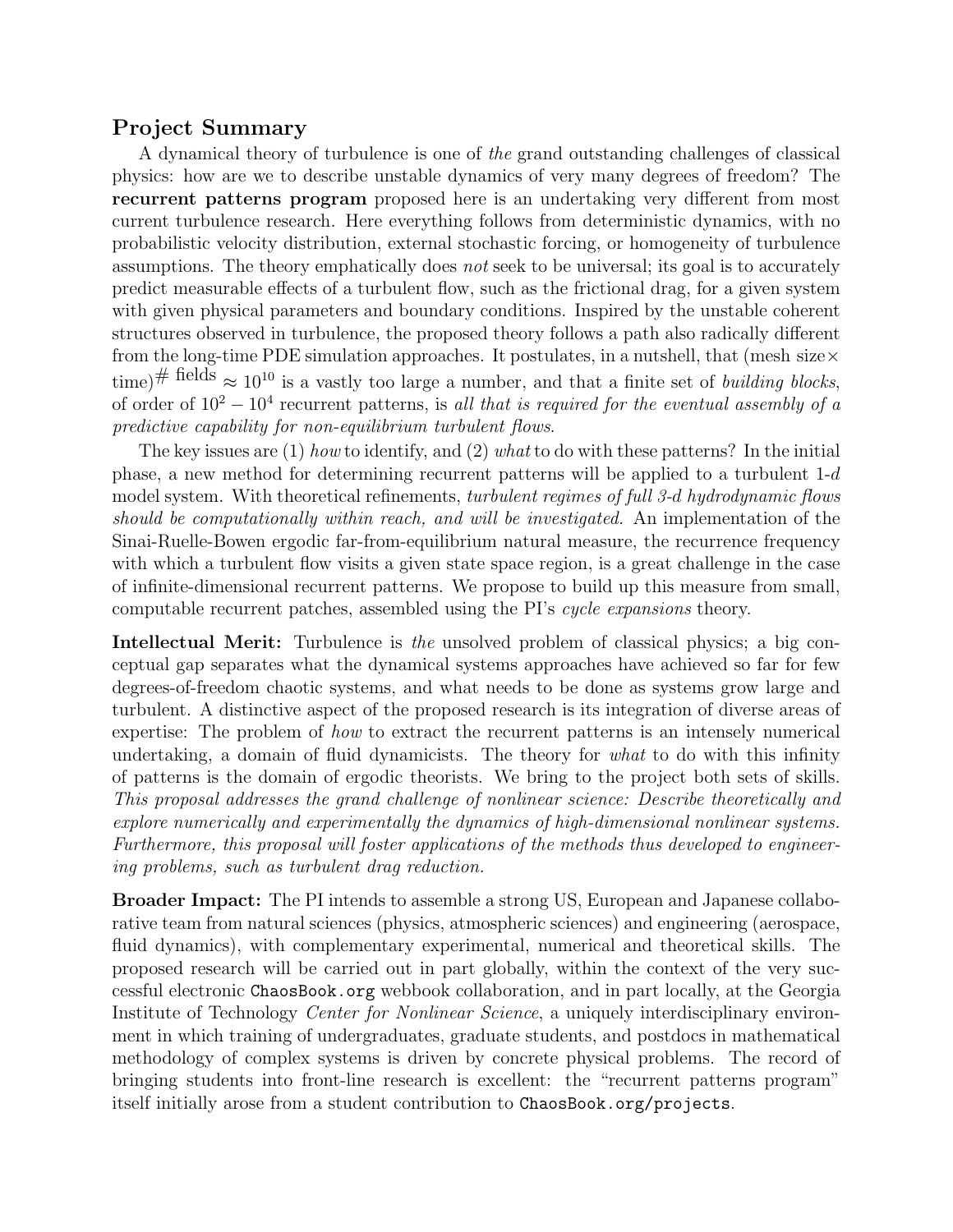# Turbulence: A walk through a repertoire of unstable recurrent patterns

# Predrag Cvitanović, School of Physics, Georgia Institute of Technology

Pushing the current limits of what is numerically attainable in solving large sets of PDEs, the best we currently can do is to write down a set of coupled hydrodynamical/chemical PDEs, discretize it on a mesh or a basis function set of order of  $10^4$ - $10^9$  components, with velocity and concentration fields at each point, and follow numerically trajectories in high-dimensional phase spaces. Due to the sensitive dependence on initial conditions, and dramatic qualitative differences in dynamics at different model parameter values, already at moderate Rayleigh numbers the available nonlinear dynamics tools largely fail.

Nevertheless, insights gleaned from nonlinear dynamics have greatly changed the ways we think about turbulence. The field theories that describe the classical world  $-$  the strongly nonlinear hydrodynamics, magneto-hydrodynamics, complex Ginzburg-Landau equations — are turbulent and have bewildering wealth of solutions, with very few of the important ones analytical in form.

A systematic exploration of solutions of such systems has so far been implemented only for one of the very simplest field theories, the 1-dimensional Kuramoto-Sivashinsky system, within what we shall here refer to as the "Hopf's vision" or "recurrent patterns program". In its spirit, this program is very different from most ideas that animate current turbulence research. It is distinct from the Landau quasi-periodic picture of turbulence as a sum of infinite number of incommensurate frequencies. It is not the Kolmogorov's 1941 homogeneous turbulence, with no coherent structures fixing the length scale, here all the action is in specific coherent structures. It is emphatically not universal; spatiotemporally periodic solutions are specific to the particular set of equations and boundary conditions. And it is not probabilistic; everything is fixed by the deterministic dynamics, with no probabilistic assumptions on the velocity distributions or external stochastic forcing.

The theory of deterministic chaos tells us that the starting approximation to strongly nonlinear systems should be quite different from the traditional point of departure, the nearly periodic motions. Portraits of chaotic systems exhibit amazingly rich self-similar structure which is not at all apparent in their formulation in terms of differential equations. The theory proposed here follows a path radically different from direct long-time PDE simulations. It postulates, in a nutshell, that (mesh size  $\times$  time)<sup># fields</sup>  $\approx 10^{10}$  is a vastly too large a number, and that a finite set of *building* blocks, of order of  $10^2 - 10^4$  recurrent patterns, is all that is required for the eventual assembly of a predictive capability for non-equilibrium turbulent flows.

A method for numerical determination of recurrent patterns is described in sect. 3. In sect. 4 we introduce the Kuramoto-Sivashinsky system, and in sect. 5 we review the status of determining such patterns for full three-dimensional Navier-Stokes turbulence. The theory of computing averages in spatio-temporally chaotic dynamics in terms of spatio-temporally recurrent unstable patterns is reviewed in sect. 6, and the detailed plan of the proposed research is outlined in sect. 7.

## 1 Background

The program that we propose to follow here was lucidly outlined by Eberhardt Hopf in a beautiful 1948 paper [1]; his prose is as good as anything written since on the subject, so we introduce the program in Hopf's own words: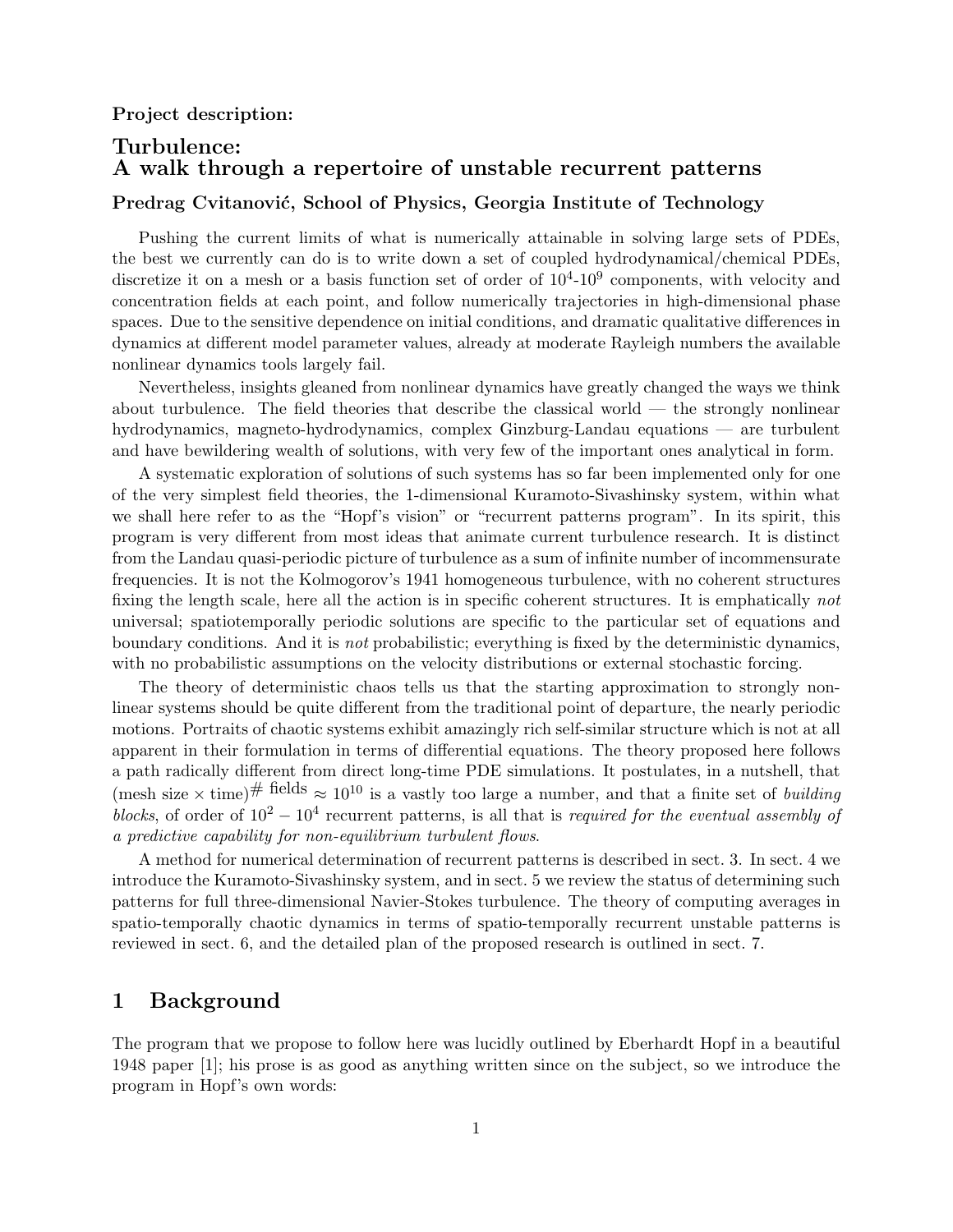"Consider an incompressible and homogeneous viscous fluid within given material boundaries under given exterior forces. The boundary conditions and the outside forces are assumed to be stationary, i.e. independent of time. For that, it is not necessary that walls be at rest themselves. Part of the material walls may move in a stationary movement, provided that the geometrical boundary as a whole stays at rest. An instance is  $[\cdots]$  a fluid between two parallel planes which are translated within themselves with given constant velocities."

In sect. 5 we review the current status of this problem, "the constrained plane Couette turbulence", and explain why we believe that today Hopf's program can be implemented.

E. Hopf continues: "It is convenient to visualize the solutions in the phase space  $\Omega$  of the problem. A phase or state of the fluid is a vector field  $u(x)$  in the fluid space that satisfies [the Navier-Stokes equations] and the boundary conditions. The totality  $\Omega$  of these phases is therefore a functional space with infinitely many dimensions. A flow of the fluid represents a point motion in  $\Omega$  and the totality of these phase motions forms a stationary flow in the phase space  $\Omega$ , which, of course, is to be distinguished from the fluid flow itself. What is the asymptotic future behavior of the solutions, how does the phase flow behave for  $t \to \infty$  ? And how does this behavior change as [the viscosity]  $\mu$  decreases more and more? How do the solutions which represent the observed turbulent motions fit into the phase picture? The great mathematical difficulties of these important problems are well known and at present the way to a successful attack on them seems hopelessly barred. There is no doubt, however, that many characteristic features of the hydrodynamical phase flow occur in a much larger class of similar problems governed by non-linear space-time systems. In order to gain insight into the nature of hydrodynamical phase flows we are, at present, forced to find and to treat simplified examples within that class."

One of the simplest and today extensively studied spatially extended dynamical systems, reviewed here in sect. 4, is the 1-spatial dimension Kuramoto-Sivashinsky [2] system that describes the flutter of a gas flame. For this relatively simple system, we have checked Hopf's vision in detail [3]: many recurrent patterns have been determined numerically, and the recurrent-patterns theory predictions tested for various values of flame front parameters. But, as we shall argue in sect. 5, with modern computation and new ideas, the way to a successful attack on the full Navier-Stokes problem is no longer "hopelessly barred".

E. Hopf: "The observational facts about hydrodynamic flow reduced to the case of fixed side conditions and with  $\mu$  as the only variable parameter are essentially these: For  $\mu$  sufficiently large,  $\mu > \mu_0$ , the only flow observed in the long run is a stationary one (laminar flow). This flow is stable against arbitrary initial disturbances. Theoretically, the corresponding exact solution is known to exist for every value of  $\mu > 0$  and its stability in the large can be rigorously proved, though only for sufficiently large values of  $\mu$ . The corresponding phase flow in phase space  $\Omega$  thus possesses an extremely simple picture. The laminar solution represents a single point in  $\Omega$  invariant under the phase flow. For  $\mu > \mu_0$ , every phase motion tends, as  $t \to \infty$ , toward this laminar point. For sufficiently small values of  $\mu$ , however, the laminar solution is never observed. The turbulent flow observed instead displays a complicated pattern of apparently irregularly moving "eddies" of varying sizes. The view widely held at present is that, for  $\mu > 0$  having a fixed value, there is a "smallest size" of eddies present in the fluid depending on  $\mu$  and tending to zero as  $\mu \to 0$ . Thus, macroscopically, the flow has the appearance of an intricate chance movement whereas, if observed with sufficient magnifying power, the regularity of the flow would be never doubted.

The qualitative mathematical picture which  $\mathbb E$ . Hopf  $\mathbb E$  conjectures to correspond to the known facts about hydrodynamic flow is this: To the flows observed in the long run after the influence of the initial conditions has died down there correspond certain solutions of the Navier-Stokes equations.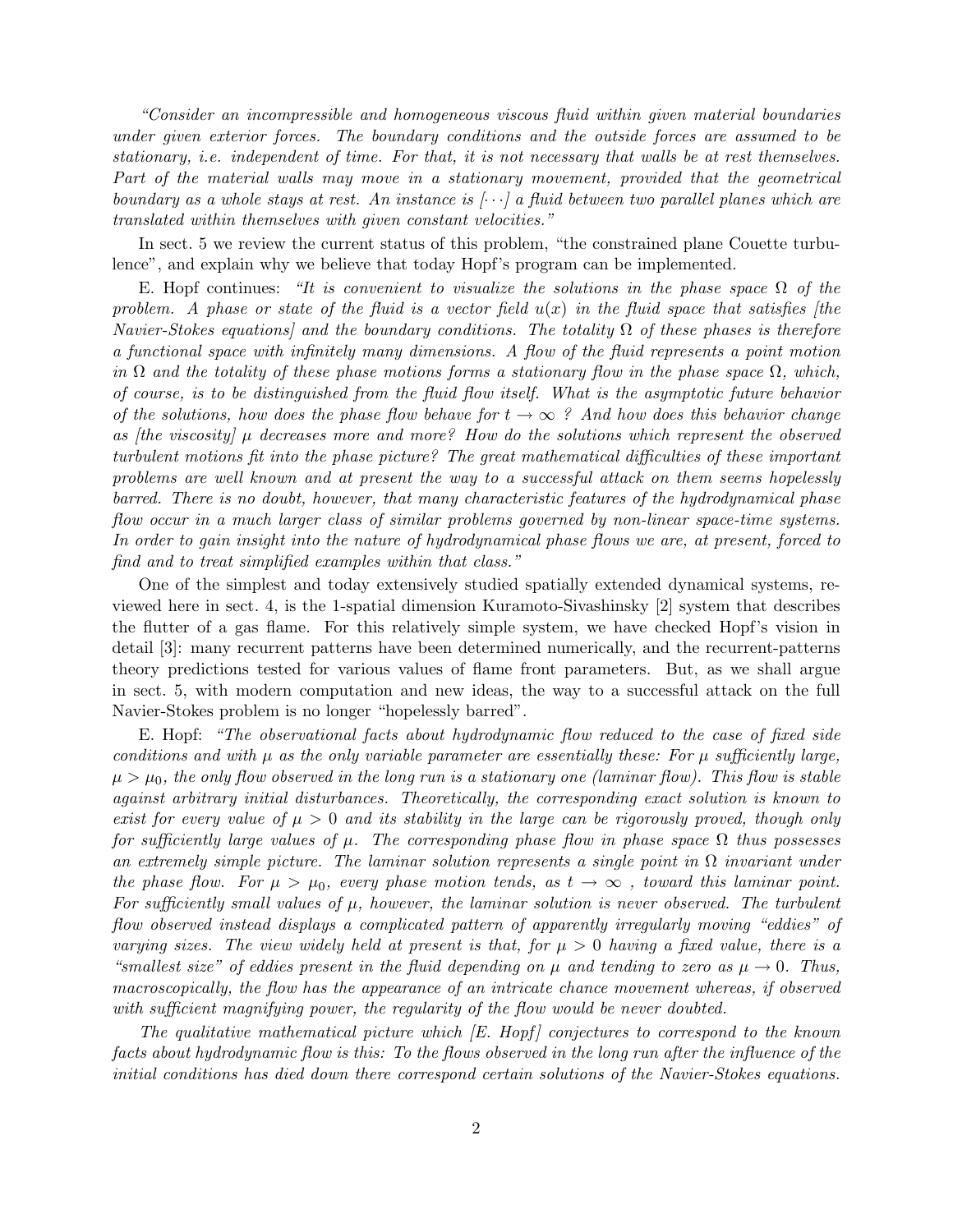These solutions constitute a certain manifold  $\mathcal{M} = \mathcal{M}(\mu)$  invariant under phase flow. Probably owning to viscosity M has a finite number  $N = N(\mu)$  of dimensions. This effect of viscosity is most evident in the simplest case of  $\mu$  sufficiently large. In this case M is simply a point,  $N = 0$ . Also the complete stability of  $\mathcal M$  is in this simplest case is obviously due to viscosity. On the other hand, for smaller and smaller values of  $\mu$ , the increasing chance character of the observed flow suggests that  $N \to \infty$  monotonically as  $\mu \to 0$ ."

Today  $\mathcal{M}(\mu)$  is known as the "inertial manifold" and widely studied. Its finite dimensionality for non-vanishing  $\mu$  has been, in certain settings, rigorously established by Foias and collaborators [4]. Hopf's "monotonicity" with system parameters such as  $\mu$  is a dream - a family of dynamical systems can do anything, including collapsing to a 1-dimensional periodic attractor, infinitely often [5]. Nevertheless, the intuition is qualitatively correct. Inspired by his study of the first (Hopf) bifurcation from stationary to oscillatory behavior, E. Hopf proposes in the 1948 paper what is today known as the Landau-Hopf model of turbulence  $[1, 6]$ , with turbulence arising from an infinite sequence of Hopf bifurcations of incommensurate frequencies, and the dynamics taking place on a large-dimensional torus. In hindsight, this is not a good model. In a fundamental 1971 paper Ruelle and Takens [7] have shown that nonlinearities lead to turbulent dynamics confined to a strange attractor  $\mathcal{M}(\mu)$  of fractal dimension. Our claim is that the hierarchy of recurrent patterns of longer and longer periods cover this fractal set in a systematic fashion.

What E. Hopf writes next is prescient: "The geometrical picture of the phase flow is, however, not the most important problem of the theory of turbulence. Of greater importance is the determination of the probability distributions associated with the phase flow  $[\cdots]$ ." This is the key challenge, the one in which the theory of dynamical systems has made the greatest progress in the last half century: the Sinai-Ruelle-Bowen ergodic theory of "natural" or SRB measures for farfrom-equilibrium systems. This is the challenge the proposal addresses employing the methodology sketched in sect. 6, and developed in depth in ChaosBook.org, our electronic textbook. [8]

## 2 Recurrent patterns: a repertoire of turbulence?

Spatially extended systems are systems with very many coupled degrees of freedom whose dynamics range from ordered to very disordered and turbulent. Theoretical challenges in learning to control such systems require understanding the instability mechanisms arising from the interplay between nonlinearity, transient dynamics, and stochasticity, often resulting in rather surprising dynamics. For instance, the onset of turbulence observed in shear flows occurs well within the Reynolds number regime where the laminar flow is still linearly stable. Transient amplification in such systems leads to extreme sensitivity to noise, precluding any spatially localized control, even at physically unrealistic low levels of noise [10].



Figure 1: Planktonic copepods accelerate their swimming appendages up to  $50m/s<sup>2</sup>$ . Two vortices are created by 4 pairs of legs galloping twice within the field of view [9].

The inspiration for the "recurrent patterns program" comes from the way we perceive turbulence. Turbulent systems never settle down, but we can identify a snapshot as a "cloud", and an experimentalist can tell what the values of physical parameters in a turbulence experiment were after a glance at the digitized image of its output. Still more intriguingly, even in a turbulent sea, a plankton can identify a prey, predator, or mate by the complex but characteristic wakes that bodies moving through fluid shed, figure 1. How do we do it?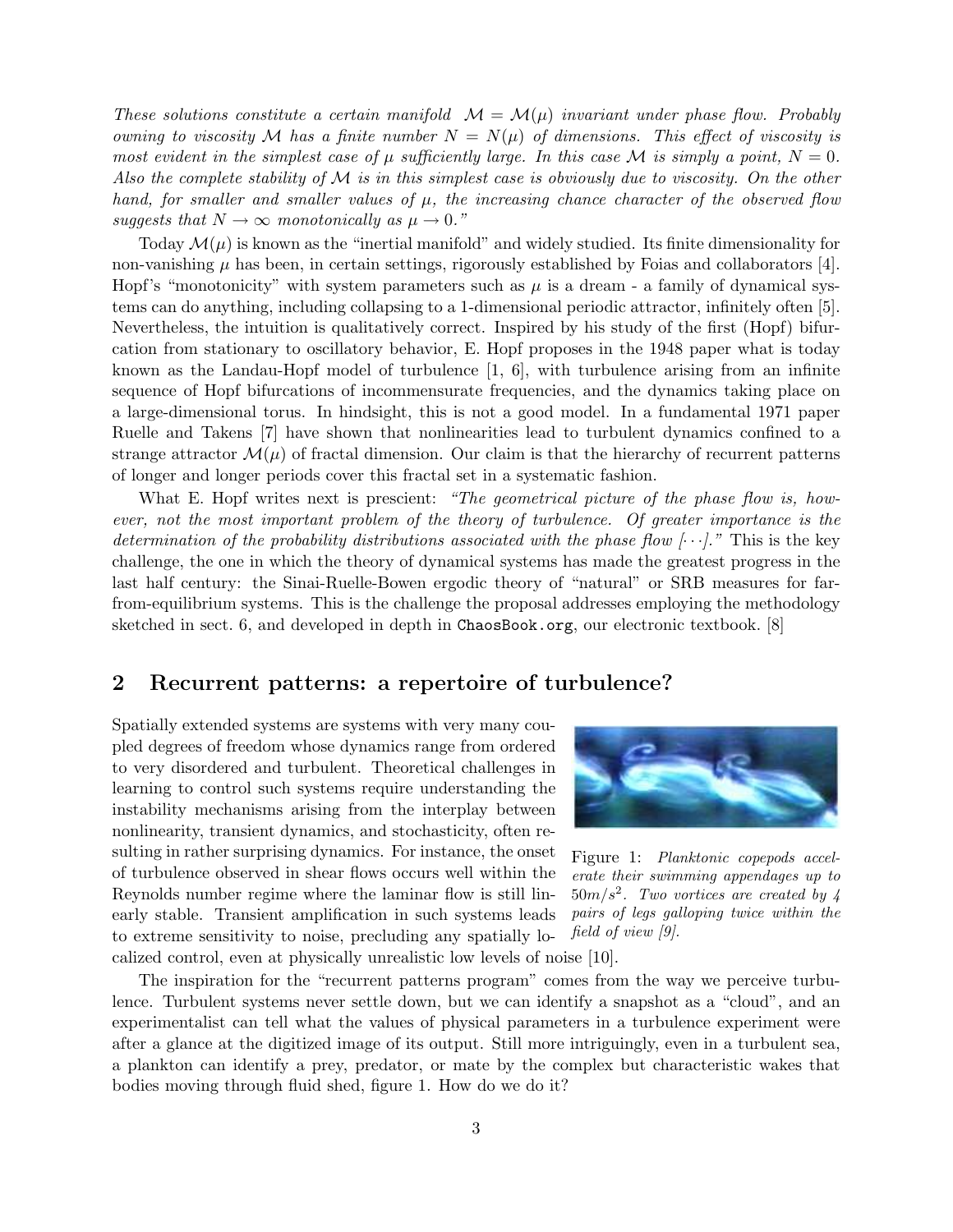An answer was offered by E. Hopf [11]. In Hopf's vision turbulence explores a repertoire of distinguishable patterns; as we watch a turbulent system evolve, every so often we catch a glimpse of a familiar whorl, figure 2.

At any instant and a given finite spatial resolution the system approximately tracks for a finite time a pattern belonging to a finite alphabet of admissible patterns, and the dynamics can be thought of as a walk through the space of such patterns, just as chaotic dynamics with a low dimensional attractor can be thought of as a succession of nearly periodic (but unstable) motions. There are two issues here: (1) how to identify the alphabet of patterns? (2) what to do with this repertoire of patterns?

#### 3 Recurrent patterns: how to find them?

The issue of "how" is an intensely numerical undertaking. Consider what is at stake: We need to compute, or extract from data, many distinct 3 dimensional color videos of patches of turbulence. Just in terms of memory we need something of order of a gigabyte to store a single pattern. If a given image is an instant in the motion of a turbulent swirl, nature computes the next instant by letting every particle jostle its neighbors. We do it by time consuming numerical pixel-by-pixel calculations. That is still not so hard, but the theory proposed here seeks a 3-dimensional pattern that



Figure 2: A pattern and its near recurrence in a Kuramoto-Sivashinsky simulation: the swirl on the left recurs approximately within another pattern, right image. The color/greyscale codes the height of the flame front.  $\lceil 14 \rceil$ 

repeats itself exactly after a (yet to be determined) time period. A priori, we have no clue what such patterns look like, how big and what shapes are the basic spatial units, or what their time periods should be. So in our initial guess image all pixels are wrong, and we need to keep jostling them numerically until gigabytes of pixels settle into a pattern allowed by the laws of motion. Not only that, but a computer needs variable resolution, as small regions can play a very important role. All that takes computer time, lots of it. The theory then requires that we compute many such patterns, and be sure that we have found all of the patterns up to given spatial extent and time period within the desired tolerance limits.

Clearly, conceptually new methods applicable to high numbers of deterministic degrees of freedom as well as to mixed systems of chaotic, integrable, and stochastic components need to be developed; the present dearth of such methods remains a fundamental barrier to the direct application of concepts of nonlinear science to turbulent phenomena.

#### 3.1 Recurrent pattern searches

We make here a distinction between a *periodic orbit* — a low-dimensional trajectory that folds into itself after a time  $T$ , and a *recurrent pattern* — a trajectory in the infinite-dimensional state space M which tiles both space and time periodically. A periodic orbit is a solution  $(x, T)$  of the periodic orbit condition  $f^{T}(x) = x$  for a given flow  $x \to f^{t}(x)$ . The task we face is to determine a set of recurrent patterns of shortest periods. Any numerical solution of a PDE is based on its representation in terms of a truncated but large set of coupled nonlinear ODEs. So, in practice we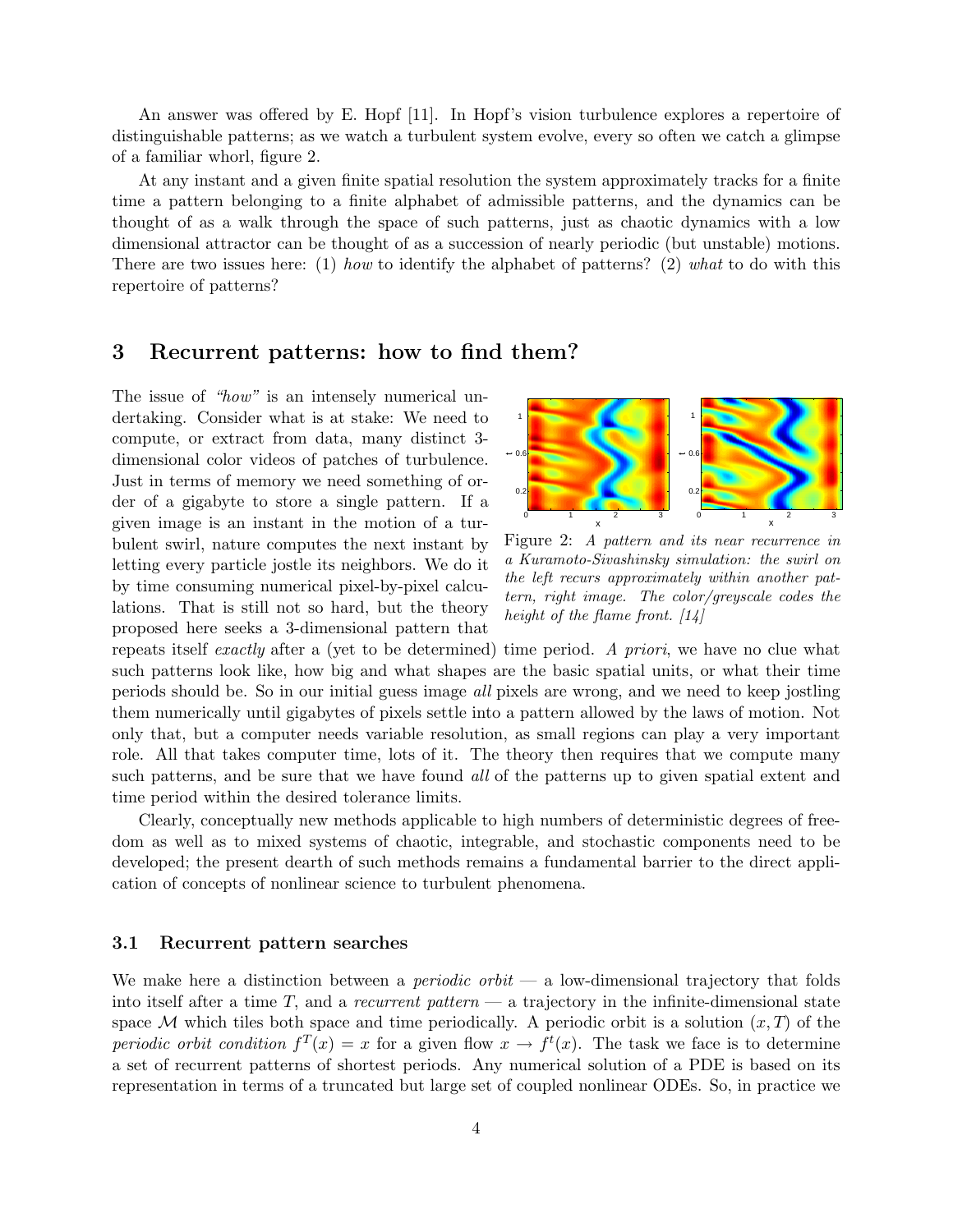always search for periodic orbits of flows defined by first order ODEs

$$
\frac{dx}{dt} = v(x), \qquad x \in \mathcal{M} \subset \mathbb{R}^d \tag{1}
$$

in many (even infinitely many) dimensions d, with the vector field  $v(x)$  a smooth, differentiable field. Nevertheless, we insist on referring to the problem at hand as a "recurrent pattern search", as attempts to visualize a solution in a 15,000-dimensional arbitrarily discretized spaces are a fruitless undertaking. The solutions can be understood only as fields embedded in the physical space and time.

A variety of methods for determining all unstable periodic orbits up to a given length have been devised and successfully implemented for low-dimensional systems [8]. For turbulent flows, with high (or infinite) dimensional phase spaces and complicated dynamical behavior, most of the existing methods become unfeasible in practice. The bottleneck for the recurrent patterns program has been the lack of methods for finding even the simplest recurrent patterns, and the lack of intuition as to what such patterns would look like.

PI's group has formulated and explored numerically a novel variational principle for determining unstable spatio-temporally periodic solutions of extended systems [13, 14]. The idea of the method is to make a rough but informed guess of what the desired pattern looks like globally, and then use a variational method to drive the initial guess toward the exact solution. For robustness, we replace the guess of a single pattern at a given instant by a guess of an entire orbit. For numerical safety, we replace the Newton-Raphson iteration by the "Newton descent", a differential flow that strictly minimizes a cost function computed from the deviation of the approximate flow from the true flow.

We start by guessing a *loop*, a smooth, differentiable closed curve  $\tilde{x}(s) \in L \subset \mathcal{M}$ , parametrized by  $s \in [0, 2\pi]$  with  $\tilde{x}(s) = \tilde{x}(s + 2\pi)$ , and the loop tangent vector

$$
\tilde{v}(\tilde{x}) = \frac{d\tilde{x}}{ds}, \quad \tilde{x} = \tilde{x}(s) \in L.
$$

The initial loop is not a solution of the flow equations — it is at best a rough guess as to what a solution might look like.

While there is no extremal principle associated with the general flow  $(1)$ , at least three separate lines of argument (cost minimization [13], over-damped Newton method [14], Wiener-Onsager-Machlup stochastic path extremization [15]) all lead to the same variational principle, minimization of the simplest cost function

$$
F^{2}[\tilde{x}] = \frac{1}{|L|} \oint_{L} ds \left(\tilde{v} - v\right)^{2}, \quad \tilde{v} = \tilde{v}(\tilde{x}(s, \tau)), \quad v = v(\tilde{x}(s, \tau)), \tag{2}
$$

which penalizes misorientation of the local loop tangent vector  $\tilde{v}(\tilde{x})$  relative to the dynamical velocity field  $v(\tilde{x})$  of (1), see figure 3 (d).

Vary the cost functional  $F^2[\tilde{x}]$  with respect to the (yet undetermined) fictitious time  $\tau$ ,

$$
\frac{dF^2}{d\tau} = \frac{2}{|L|} \oint_L ds \left(\tilde{v} - v\right) \frac{d}{d\tau} \left(\tilde{v} - v\right).
$$

The simplest, exponentially decreasing cost functional is obtained by taking the  $\tilde{x}(s, \tau)$  dependence on  $\tau$  to be point-wise proportional to the deviation of the two vector fields

$$
\frac{d}{d\tau}(\tilde{v} - v) = -(\tilde{v} - v),\tag{3}
$$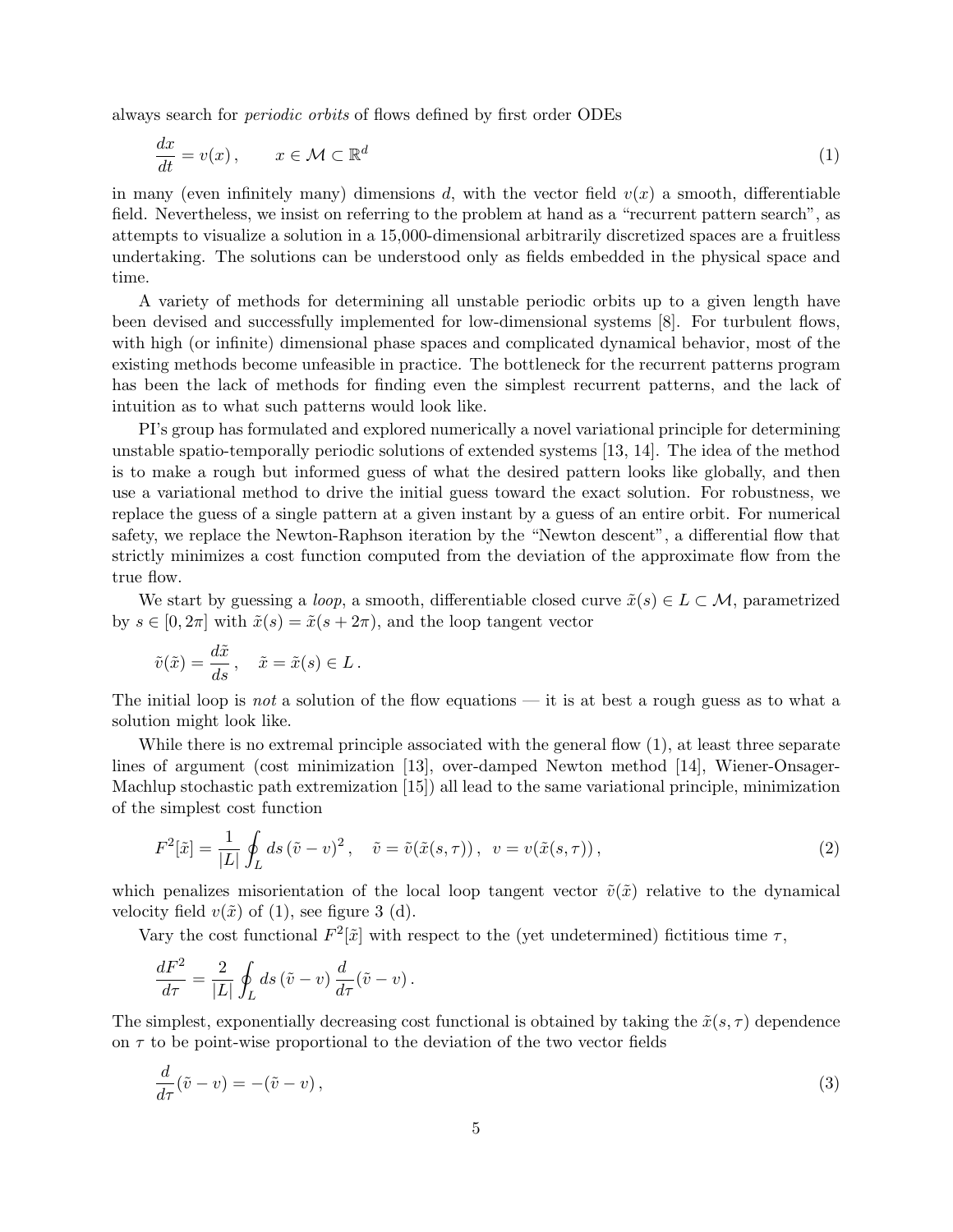

Figure 3: (a) A loop L defines its tangent velocity vector  $\tilde{v}$ . (b) A periodic orbit p is defined by the vector field  $v(x)$ . (c) In general the orientation of the loop tangent  $\tilde{v}(\tilde{x})$  does not coincide with the orientation of the velocity field  $v(\tilde{x})$ ; for a periodic orbit p it does so at every  $x \in p$ . (d) An annulus  $L(\tau)$  with the fictitious time flow  $\tilde{x}$  connecting smoothly the initial loop  $L(0)$  to a periodic orbit p.

so the fictitious time flow drives the loop to  $L(\infty) = p$  monotonically, at exponential rate figure 3 (d):

$$
\tilde{v} - v = e^{-\tau} (\tilde{v} - v)|_{\tau = 0} \,. \tag{4}
$$

Making the  $\tilde{x}$  dependence in (3) explicit we obtain the *Newton descent equation*, a PDE which evolves the initial loop  $L(0)$  into the desired periodic orbit p in the fictitious time  $\tau \to \infty$ :

$$
\frac{\partial^2 \tilde{x}}{\partial s \partial \tau} - A \frac{\partial \tilde{x}}{\partial \tau} = v - \tilde{v}, \qquad A_{ij}(x) = \frac{\partial v_i(x)}{\partial x_j}.
$$
\n(5)

Numerically, we distribute many points along a smooth loop  $L$  (successive snapshots of the the pattern at successive time instants). The infinitesimal time step and loop deformation limit corresponds to this partial differential equation. It is important to note that we do not need to solve this equation accurately along the way — only the periodic orbit itself needs to be computed with a high precision.

We start by long-time numerical runs of the dynamics, in order to get a feeling for frequently visited regions of the phase space, i.e. the natural measure, and to search for close recurrences [16]. An initial loop guess  $L(0)$  is crafted by taking a nearly recurring segment of the orbit, smoothed and made periodic by a FFT into the wavenumber representation, dropping the high frequency components, and an FFT back to the phase space.

#### 3.2 Future directions

(1) Inertial manifold: In devising the Newton descent method we have made a series of restrictive choices, many of which could be profitably relaxed. In particular, the choice of a Euclidean metric cost function  $F^2[\tilde{x}]$  has no compelling merit. For a flow like the Kuramoto-Sivashinsky, the low Fourier modes  $a_1, a_2, \ldots$  are clearly more important than the high ones,  $a_k, a_{k+1}, \ldots, k$  large. A more inspired choice would use intrinsic information about dynamics, replacing  $\delta_{ij}F_iF_j$  by a metric  $g_{ii}F_iF_j$  that penalizes straying away in the dangerous, unstable directions more than deviations in the tame, strongly contracting ones. The outstanding challenge and one of the core goals of the proposal is to find out how to restrict the inversion of the loop gradients to a low-dimensional inertial manifold subspace. Without this, there is no hope of applying the theory to hydrodynamic turbulence.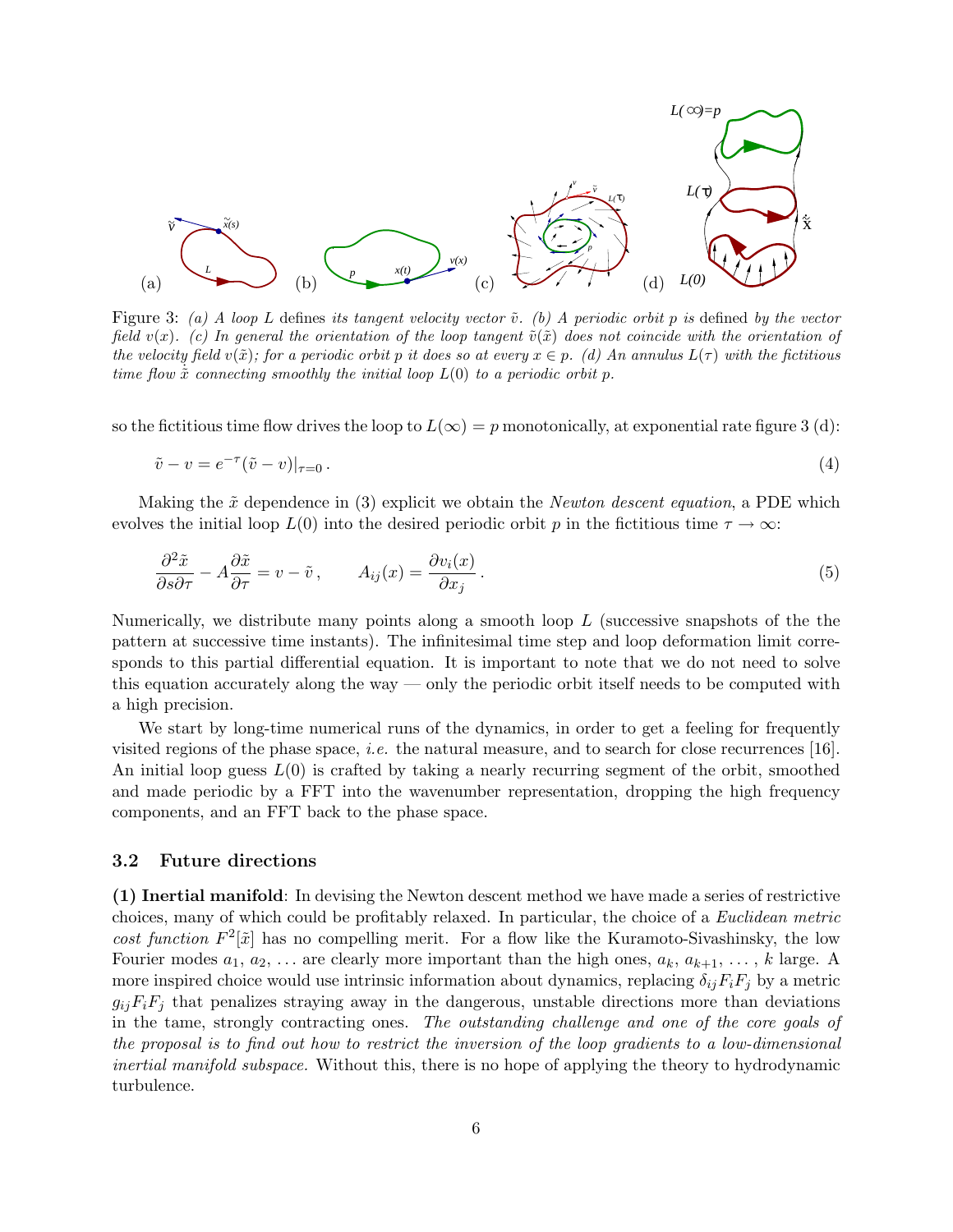(2) Topology: As for high-dimensional flows we are usually clueless as to what the solutions should look like, currently we have no way of telling to which periodic orbit the loop space flow (5) will take our initial guess, other than to the "nearest" periodic orbit of topology "similar" to the initial loop.

We have checked that the Newton descent integration yields quickly and robustly the short unstable cycles for standard models of low-dimensional dissipative flows. A more daunting challenge is a search for spatio-temporally periodic solutions of PDEs.

## 4 Kuramoto-Sivashinsky system

One of the simplest and extensively studied spatially extended dynamical systems is the Kuramoto-Sivashinsky system [2] (see Holmes, Lumley and Berkooz [17] for a delightful discussion of why this system deserves study),

$$
u_t = (u^2)_x - u_{xx} - \nu u_{xxxx}, \t\t(6)
$$

which arises as an amplitude equation for interfacial instabilities in a variety of contexts, such as flame fronts. Amplitude  $u(x, t)$  has compact support, with  $x \in [0, 2\pi]$  a periodic space coordinate. The  $(u^2)_x$  term makes this a nonlinear system, t is the time, and  $\nu$  is a "viscosity" damping parameter that irons out any sharp features. Numerical simulations demonstrate that as the viscosity decreases (or the size of the system increases), the "flame front" becomes increasingly unstable and turbulent. The task of the theory is to describe this spatio-temporal turbulence and yield quantitative predictions for its measurable consequences.

We have proposed that the Kuramoto-Sivashinsky system (6) be used as a laboratory for exploring the feasibility of the recurrent patterns program. We now summarize the



Figure 4: The return map  $s_{n+1}$  =  $f(s_n)$  constructed from 274 periodic solutions [3] of the Kuramoto-Sivashinsky equations  $(6)$ , with s the distance measured along the unstable manifold of the spatio-temporally periodic solution of the shortest period.

published results obtained so far in this direction by Christiansen et al. [3] and Zoldi and Greenside [18].

The solution  $u(x,t) = u(x + 2\pi, t)$  is periodic on the  $x \in [0, 2\pi]$  interval, so one (but by no means only) way to solve such equations is to expand  $u(x, t)$  in a discrete spatial Fourier series

$$
u(x,t) = i \sum_{k=-\infty}^{+\infty} a_k(t) e^{ikx} . \tag{7}
$$

Restrict the consideration to the subspace of odd solutions  $u(x,t) = -u(-x,t)$  for which  $a_k$  are real. Substitution of (7) into (6) yields the infinite ladder of evolution equations for the Fourier coefficients  $a_k$ :

$$
\dot{a}_k = (k^2 - \nu k^4) a_k - k \sum_{m = -\infty}^{\infty} a_m a_{k-m} \,. \tag{8}
$$

 $u(x,t) = 0$  is a fixed point of (6), with the  $k^2 \nu < 1$  long wavelength modes of this fixed point linearly unstable, and the short wavelength modes stable. For  $\nu > 1$ ,  $u(x, t) = 0$  is the globally attractive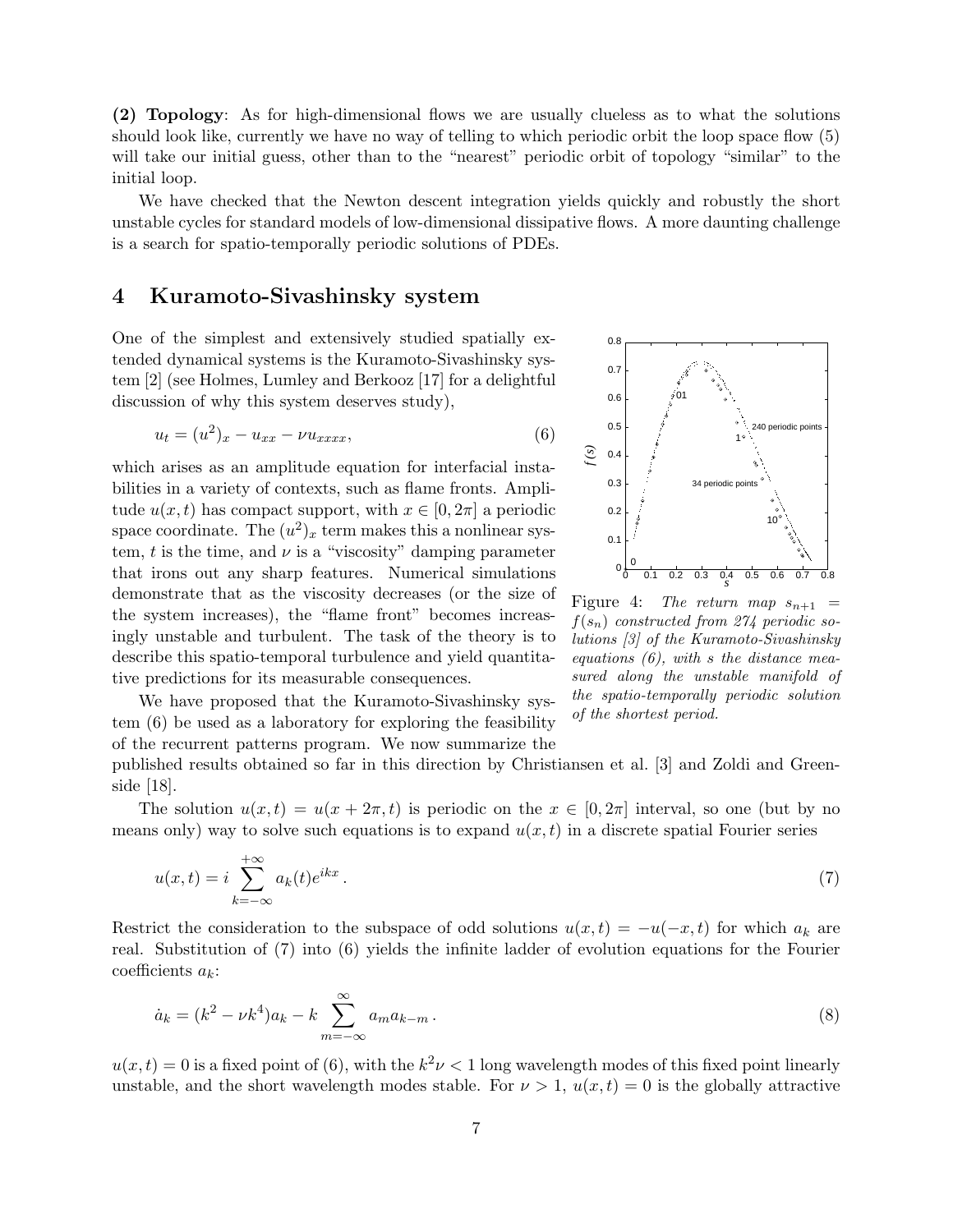stable fixed point. As one varies the burning rate, the flame front can become very unstable and turbulent: Starting with  $\nu = 1$  the solutions go through a rich sequence of bifurcations, and myriad unstable periodic solutions whose number grows exponentially with period.

The essential limitation on the numerical studies undertaken so far have been computational constraints: in truncation of high modes in the expansion (8), sufficiently many have to be retained to ensure the dynamics is accurately represented. Christiansen et al. [3] have examined the dynamics for values of the damping parameter  $\nu = 0.029910$ ,  $\nu = 0.029924$ , close to the onset of chaos, while Zoldi and Greenside [18] have explored somewhat more turbulent values of  $\nu$ . With the recently developed variational approach of sect. 3 we can already go deeper into the turbulent regime. A typical initial loop guess is displayed in figure 5, along with the periodic orbit found by the Newton descent method. In a loop discretization (here  $N = 512$  points represent the loop) each point has to be specified in all d dimensions; here the coordinates  $\{a_1, a_2\}$  are picked arbitrarily. Such numerical results are only a proof of principle. We do not know to what periodic orbit the fictitious time flow will evolve for a given initial loop, other than that empirically the flow goes toward the "nearest" periodic orbit, with the largest topological resemblance.

One pleasant surprise is that even though one is dealing with (infinite dimensional) PDEs, for strong dissipation values of parameters, the spatiotemporal chaos is sufficiently weak that the flow can be visualized as an approximately 1-dimensional Poincaré return map  $s \to f(s)$  from the unstable manifold of the shortest periodic point onto its neighborhood, see figure 4. This representation makes it possible to systematically determine all nearby periodic solutions up to a given maximal period.



Figure 5: Newton descent at work. Left frame: initial loop guess. Right frame: the periodic orbit p reached by the Newton descent (the left frame in figure 2).

So far some 1,000 prime cycles have been deter-

mined numerically for various values of viscosity. The differences between various shortest period recurrent patterns are of the order of 50% of a typical variation in the amplitude of  $u(x, t)$ , so the chaotic dynamics is already exploring a sizable swath in the space of possible patterns even so close to the onset of spatio-temporal chaos. Other solutions, plotted in the configuration space, exhibit the same overall gross structure. Together, they embody Hopf's vision: They form the repertoire of the recurrent spatio-temporal patterns that is being explored by the turbulent dynamics.

With improvement of numerical codes considerably more turbulent regimes should become accessible, and will be investigated within the project proposed here.

## 5 Full Navier-Stokes: plane Couette turbulence

The plane shear flows are among the best studied hydrodynamic flows, both for the simplicity of the setting for fundamental studies of hydrodynamic turbulence, and for the engineering importance of the boundary layer turbulent drag. Easily visualized, they lend themselves to both colorful visualizations and colorful phenomenology, see Waleffe [19]. We believe that turbulent  $3-d$ hydrodynamics is today within reach of the recurrent patterns program.

An example of what has already been attained, and what this project intends to push to a higher level, is the most impressive application of the recurrent patterns ideas so far, by Kawahara and Kida [20]: the first demonstration of existence of an unstable recurrent pattern in a turbulent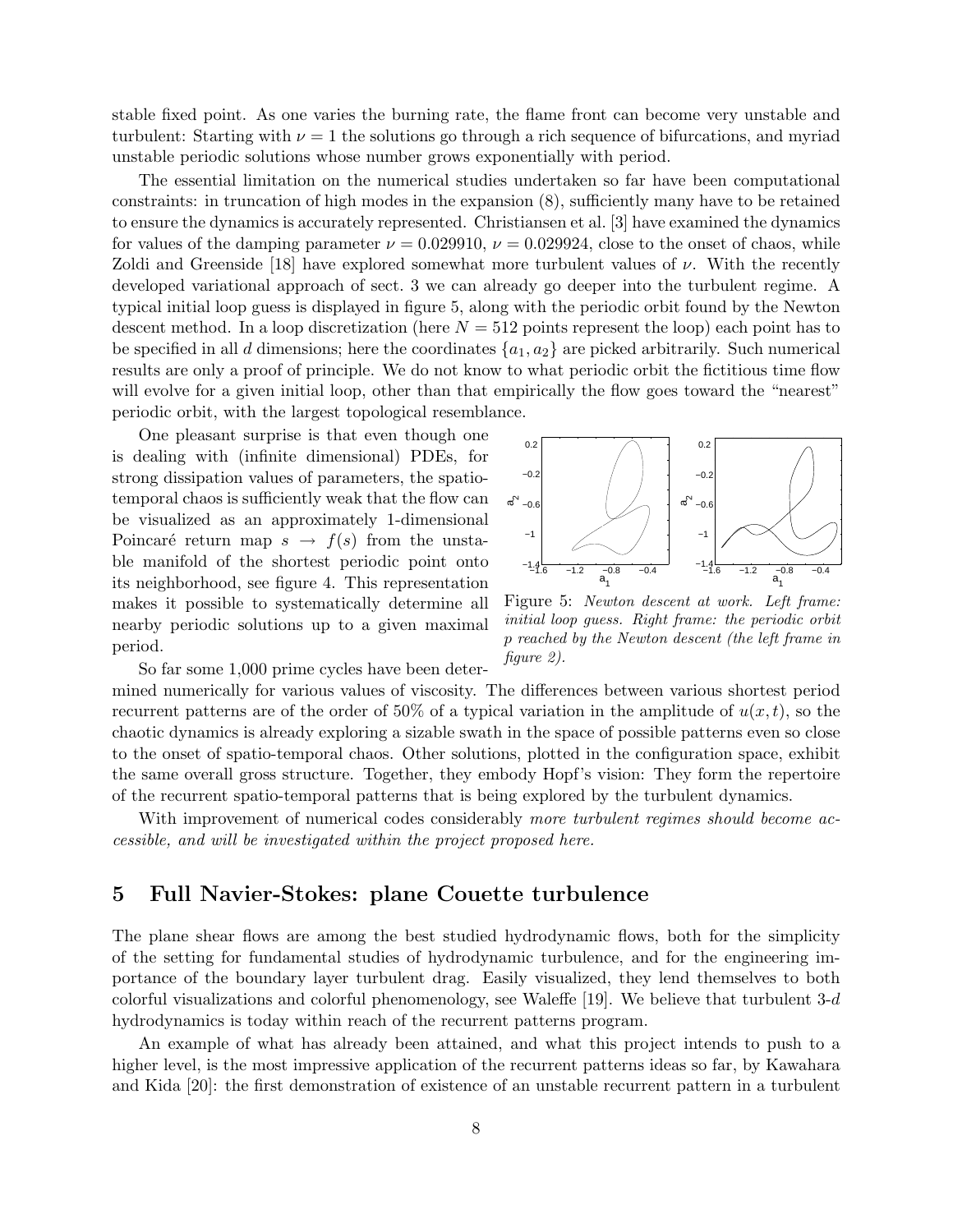hydrodynamic flow. They have located an important unstable spatio-temporally periodic solution in a 15,422-dimensional numerical discretization of the three-dimensional constrained plane Couette turbulence, with no-slip boundary conditions, at  $Re = 400$ . A 3-d snapshot of this solution at a given instant is given in figure 6.

Figure 7 illustrates why a single unstable periodic solution might already encode essential information about the turbulent flow. In the Couette flow energy is injected locally, through the drag exerted by the turbulent fluid on the two counter-moving plane walls, and consumed globally, by the viscous dissipation at small scales. Plotted horizontally is the energy input  $I$ , and vertically the dissipation  $D$  per unit time for a long-time simulation (green), for the periodic solution figure 6 (red), and for a short nearby segment of a typical trajectory (yellow). Were the dynamics laminar, the solution would be a stationary point at  $(I, D) = (1, 1)$ . The turbulent solution fluctuates by almost a factor of 2, with the mean turbulence-induced drag on the "airplane wing" substantially larger than what it would have been for a laminar flow, by a factor of nearly 3.

Periodic orbit theory predicts the time averages and fluctuations of measurable quantities from their values computed



Figure 6: A 3-d instantaneous snapshot of an unstable periodic solution embedded in the Couette turbulence [20]. Vectors and colors code velocities and vorticities.

on individual unstable periodic solutions. Accurate predictions require sets of the shortest periodic solutions. What is very encouraging about the Kawahara-Kida example is that already a *single* unstable recurrent pattern yields estimates of the mean dissipation  $D$  and mean velocity profiles across the Couette channel with a surprisingly high accuracy, presumably because it happens to explore the (infinite-dimensional) phase space region with the highest concentration of the natural measure.

## 6 Theory of recurrent patterns

Suppose that, armed with a computer and a great deal of skill, one has determined a set of unstable spatio-temporally periodic solutions: What are we to do with them? Here the periodic orbit theory comes to our rescue, with a wonderfully counterintuitive surprise: the theory [8] says that the more unstable the patterns are, the more accurate will be the predictions based on a small number of the shortest recurrent patterns! But as the short period recurrent patterns have not had sufficient time to be rendered meaningless by exponential instability, they are precisely the solutions that can be accurately (if laboriously) computed.

Now we turn to the central issue; qualitatively, these solutions demonstrate that the recurrent patterns can be found, but how is this information to be used quantitatively? The periodic orbit theory [8] answers such questions by assem-



Figure 7: Frictional drag vs. dissipation for the Couette turbulence. [20]

bling individual patterns into accurate predictions for measurable global averages, such as (let us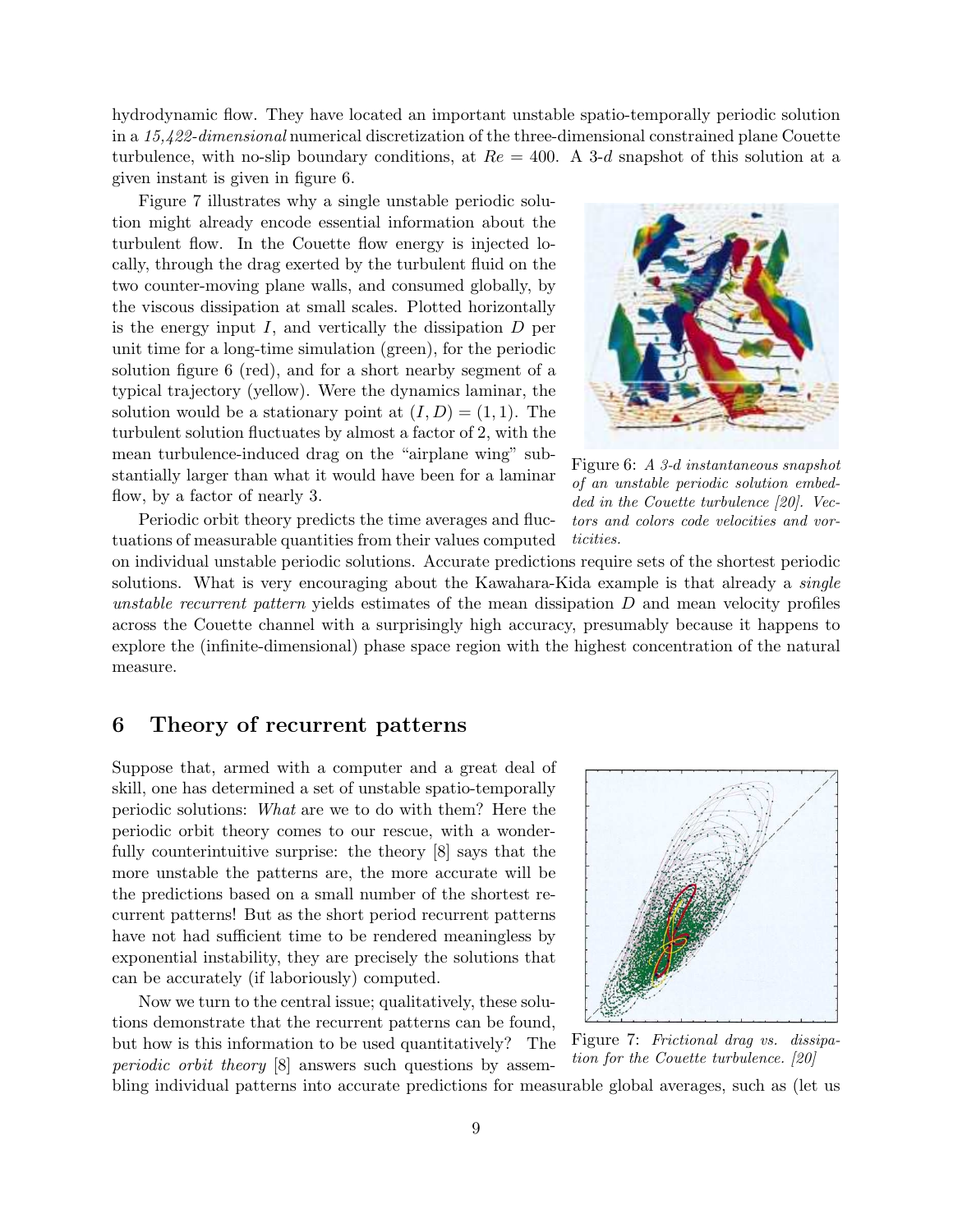say) the diffusion of light particles by turbulent air. The key idea of the periodic orbit theory is to compute measurable averages by means of a formula which re-expresses the average as a sum over all the possible patterns grouped hierarchically, by the likelihood of pattern's occurrence.

Very briefly (for a detailed exposition consult refs. [8, 21]), the task of any theory that aspires to be a theory of chaotic, turbulent systems is to predict the value of an "observable"  $a(x)$  from the spatial and time averages evaluated along dynamical trajectories  $x(t)$ 

$$
\langle a \rangle = \lim_{t \to \infty} \frac{1}{t} \langle A^t \rangle , \qquad A^t(x) = \int_0^t d\tau \, a(x(\tau)) .
$$

where  $x(t)$  is a point in a high- (and in this context, infinite-) dimensional state space. The key idea of the periodic orbit theory is to extract this average from the leading eigenvalue of the evolution operator  $\mathcal{L}^t(x, y) = \delta(y - x(t))e^{\beta A^t(x)}$  via the trace formula [22]

$$
\operatorname{tr}\mathcal{L}^t = \sum_p \left( \bigotimes_p \right) = \sum_p \sum_{r=1}^{\infty} \frac{T_p \,\delta(t - rT_p)}{|\det(\mathbf{1} - \mathbf{J}_p^r)|} e^{r\beta A_p} \tag{9}
$$

which relates the spectrum of the evolution operator to a sum over prime periodic solutions  $p$  of the dynamical system and their repeats r.

What does this formula mean? The intuitive meaning of a trace formula is that it expresses the average  $\langle \exp(\beta A^t) \rangle$  as a discretized integral over the dynamical space partitioned topologically into a repertoire of spatio-temporal patterns, each weighted by its SRB measure, i.e. the likelihood of pattern's occurrence in the long time evolution of the system. More precisely: Prime cycles partition the dynamical space into neighborhoods, each cycle enclosed by a tube whose volume is the product of its length  $T_p$  and its thickness  $|\det(\mathbf{1} - \mathbf{J}_p)|^{-1}$ . The trace picks up a periodic orbit contribution only when the time  $t$  equals a prime period or its repeat, a constraint enforced here by  $\delta(t-rT_p)$ .  $\mathbf{J}_p$  is the Jacobian of cycle p, so for long cycles  $|\text{det}(\mathbf{1}-\mathbf{J}_p^r)| \approx$  (product of expanding eigenvalues), and the contributions of long and very unstable cycles are exponentially small compared to the short cycles which dominate trace formulas. The number of contracting directions and the overall dimension of the dynamical space is immaterial; that is why the theory also applies to (infinite-dimensional) PDEs. All this information is purely geometric, intrinsic to the flow, coordinate re-parametrization invariant, and the same for any average one might wish to compute. The information related to a specific observable is carried by the weight  $e^{\beta A_p}$ , the periodic orbit estimate of the contribution of  $e^{\beta A^t(x)}$  from the p-cycle neighborhood.

Periodic solutions are important because they form the skeleton of the invariant set of the long time dynamics, ordered hierarchically; short cycles give dominant contributions to the invariant set, longer cycles corrections. Errors due to neglecting long cycles can be bounded, and for nice hyperbolic systems they fall off exponentially or even super-exponentially with the cutoff cycle length [23]. Short cycles can be accurately determined and global averages (such as transport coefficients ) can be computed from short cycles by means of cycle expansions.

To emphasize the obvious: the spatio-temporally periodic solutions are not to be thought of as eigenmodes, a good linear basis for expressing solutions of the equations of motion. Something like a dilute instant approximation makes no sense at all for strongly nonlinear systems that we are considering here. As the equations are nonlinear, the periodic solutions are in no sense additive, and their linear superpositions are not solutions.

In particular, while our approach to turbulence is motivated by the same considerations as those eloquently explained in Holmes, Lumley, and Berkooz [17], the proposed theory is very different.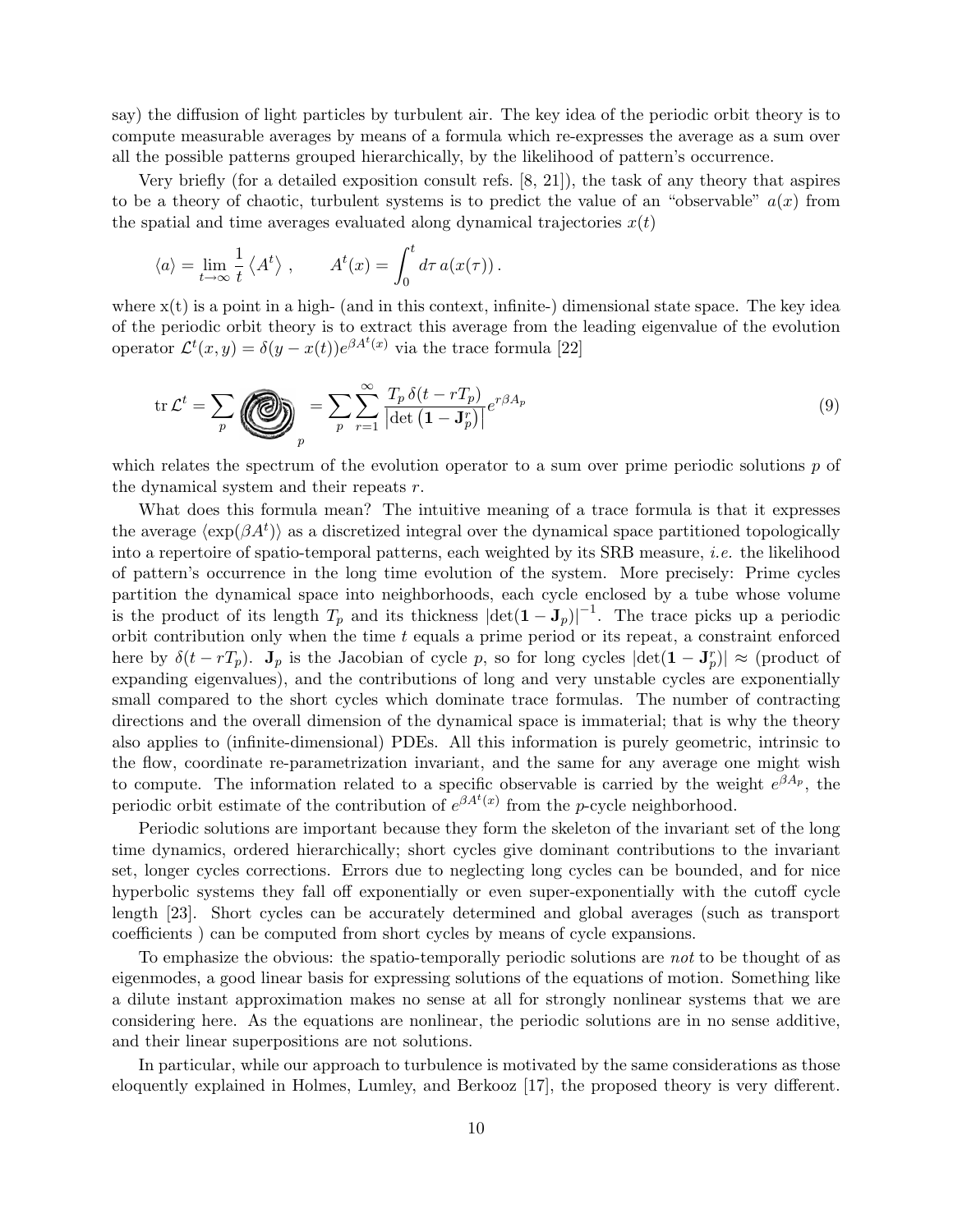Holmes et al. assume that steady state turbulent dynamics fills out a submanifold of phase space in an approximately Gaussian-noise way, use the proper orthogonal decomposition to determine the "center of mass" of the natural measure of the turbulent dynamics, and construct from the spatial 2-point correlation function a finite number of modes description of the turbulent dynamics restricted to the inertial manifold. The assumption that the natural measure is concentrated in an ellipsoidal neighborhood of its center of mass is natural for stochastic processes, but not so for measures concentrated on fractal sets: The "center of mass" of the Hénon attractor has little to do with the attractor, for example.

Instead, it is the trace formulas and spectral determinants of the periodic orbit theory that prescribe how the repertoire of admissible recurrent patterns is to be systematically explored, and how these solutions are to be put together in order to predict measurable observables.

## 7 Proposed research

PI and collaborators have implemented the recurrent patterns program in detail [3] on a relatively simple system, 1-spatial dimension Kuramoto-Sivashinsky combustion equations that describe the flutter of a gas flame. For this specific problem many recurrent patterns have been determined numerically, and the periodic-orbit theory predictions tested for various values of flame front parameters. Kawahara and Kida [20] have demonstrated that the recurrent patterns can be determined in turbulent hydrodynamic flows by locating an important unstable spatio-temporally periodic solution in the three-dimensional plane Couette turbulence.

Both advances are a proof of principle, first steps in the direction of implementing recurrent patterns program. But there is a big conceptual gap to bridge between what has been achieved, and what needs to be done: Even the flame flutter has been probed only in its weakest turbulence regime, and it is an open question to what extent Hopf's vision remains viable as the system grows large and more turbulent.

#### 7.1 Collaborative team

The program outlined above will require full time attention of one postdoctoral fellow and one or two Ph.D. students. The above Kuramoto-Sivashinsky and Navier-Stokes studies are proofs of principle, a first step in the direction of demonstrating the feasibility of the recurrent patterns program. Implementing the program in fluid dynamics requires computational power beyond PI's group's expertise. A project so ambitious will require that the PI puts together a strong collaborative team from natural sciences (physics, atmospheric sciences, oceanography) and engineering (aerospace, fluid dynamics) with complementary skills; experimental, numerical and theoretical.

The experience and skills of project team's **computational fluid dynamicists** are absolutely essential for any further progress. At Georgia Tech PI intends to ask F. Sotiropoulos, Assoc. Professor, School of Civil & Environmental Engineering and P.K. Yeung, Assoc. Professor, School of Aerospace Engineering, to join the project, and internationally PI is already a consultant on the current Kawahara-Kida proposal (Japan). Experimental fluid dynamics is pursued by a experimentalist-theorist team consisting of M. Schatz, Assoc. Professor, and R. Grigoriev, Assist. Professor, School of Physics, and another experimental biologist-computational fluid dynamicist team consisting of Professor Jeannette Yen, School of Biology, and F. Sotiropoulos.

Schatz group possesses a unique skill: by means of their multipoint thermal actuation technique, they are able to design spatio-temporal patterns, and thus create and test experimentally the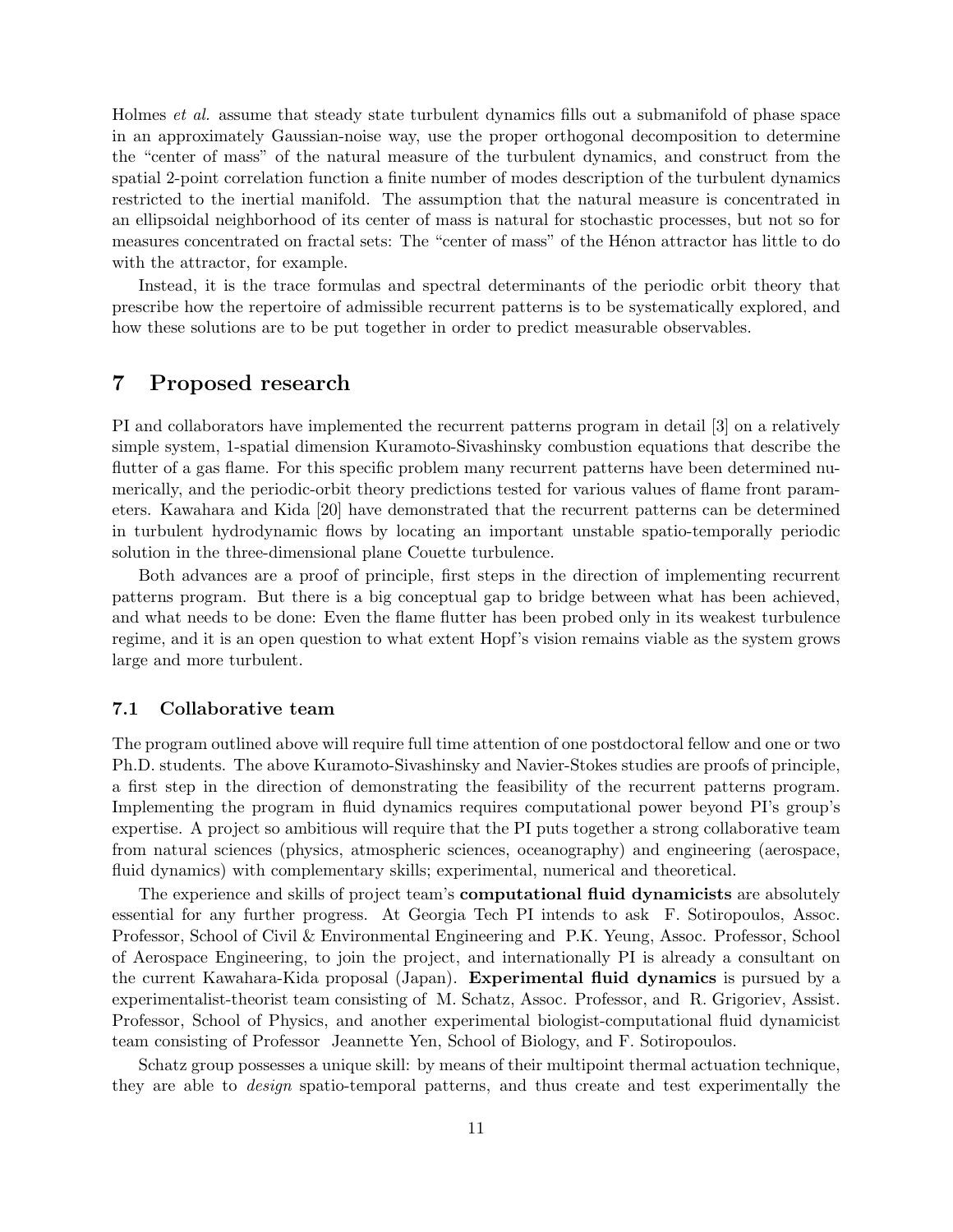patterns singled out by the theory. Thermally actuated control of thin films [25] pioneered here relies on modern electronics being much faster than fluid dynamics. The Schatz group, with expertise in real-time fluid control, can both observe [9] and simulate small fluid systems in real time. Were the theoretical models of comparable sophistication, this strategy could be reversed, and the real-time simulations could be used to *control* spatio-temporal patterns.

J. Yen's team has the ability to resolve experimentally 3-d whirls and whorls, and needs to quantify the dynamics underlying interaction of coherent structures in turbulent flows in real time; the team will address these challenges relying on experiments such as the real-time 3D optical measurements of wakes in fluids, and fluid dynamic simulations of such wakes [26].

#### 7.2 Research plan

To the extent that such plans are ever realistic, here are the proposed research mileposts:

- Year 1: (a) Variational searches for recurrent patterns: Devise and implement an inversion of the loop linearized stability restricted to a finite inertial manifold subspace (regardless of the dimension of the discretized PDE truncation).
	- (b) Kuramoto-Sivashinsky: Test the variational code on 1-d Kuramoto-Sivashinsky flow for system sizes larger than those attained so far. The antisymmetric subspace (8) is unphysical, so explore the dynamics on the full space.
	- (c) Symbolic dynamics: Construct symbolic dynamics and approximate pruning rules for the above Kuramoto-Sivashinsky flow simulations, construct corresponding dynamical zeta functions, and compute expectation values of observables.
	- (d) Plane Couette flow: commence coding, testing the Navier-Stokes flow simulation code.
- Year 2: (a) **Kuramoto-Sivashinsky:** study equilibrium solutions for the  $1-d$  system of infinite extent. Use this information to classify types of spatially periodic structures.
	- (b) Systems of infinite spatial extent: implement a variational search method for recurrent patterns, compute a set of shortest such patterns in  $1-d$  Kuramoto-Sivashinsky system.
	- (c) Plane Couette flow: reproduce the Kawahara-Kida unstable solution for plane Couette turbulence, but now also compute its linearized stability.
- Year 3: (a) **Plane Couette flow:** Search for a hierarchy of longer periodic orbits, and their linearized stability, eigenspectra and and eigenvalues. Compute the frictional drag for a range of Re.

#### 7.3 Intellectual merit

We already possess unique tools which we hope will lead to deterministic predictive capabilities for turbulence more quantitatively precise and generally applicable than many of the approaches currently pursued in fluid dynamics and engineering literature. The periodic orbit theory provides the machinery that converts the intuitive recurrent patterns picture into a precise calculational scheme.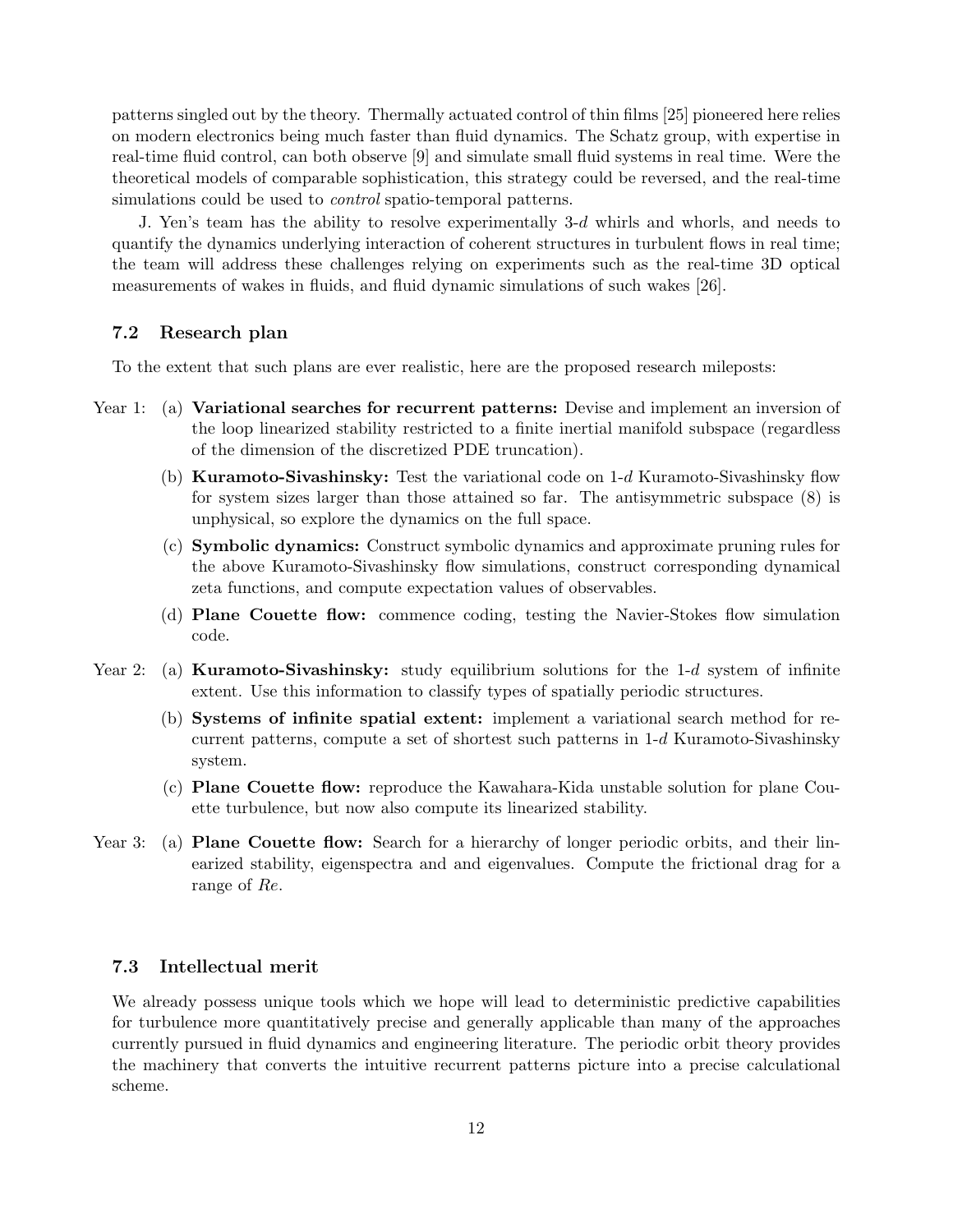The point is, although the initial numerical computation required can be intensely time, memory and CPU consuming, once an approximate finite alphabet of patterns and a vocabulary of realizable short words (patterns explored sequentially by the dynamics) has been extracted - and this is done offline - the result is an alphabet of order of 100-1000 of patterns. The dynamics in terms of these patterns might be fast enough that it can be implemented in real time - a prerequisite for applying this theory to engineering problems, such as the turbulent drag control and reduction.

The impact of a major advance here is by no means restricted to hydrodynamical turbulence. The key concepts should be applicable to many systems extended in space, and a successful theory of spatially extended systems would have broad impact, from problems involving motions of fluids to subatomic phenomena to assemblies of neurons. In a parallel (many degrees-of-freedom) but distinct (Hamiltonian, hence no low-dimensional attracting sets) PI group's research effort, NSF pending proposal #0355349, the semi-classical quantization of classically turbulent field theories, classical recurrent pattern solutions will be needed to implement any Gutzwiller-type trace formula semi-classical approximation to the quantum theory.

This proposal will address the grand challenge of nonlinear science: Explore experimentally and describe theoretically the dynamics of high-dimensional nonlinear systems. Furthermore, this proposal will foster applications of the methods thus developed to problems in engineering.

In E. Hopf's own words: The ultimate goal, however, must be a rational theory of statistical hydrodynamics where  $\langle \cdot \cdot \cdot \rangle$  properties of turbulent flow can be mathematically deduced from the fundamental equations of hydromechanics.

#### 7.4 Broader Impact

A modern education in the tools and methods of nonlinear science requires training that bridges traditional discipline boundaries. Students will acquire both the mathematical tools and develop physical intuition needed to tackle complex nonlinear problems arising in many different scientific fields. The Georgia Tech Center for Nonlinear Science [24] environment will complement the research component with a broad range of activities: interdepartmental research seminars, student-run seminars, an active visiting scientist program, and close interactions with Georgia Tech groups working on related problems [27, 28, 29], such as pattern formation and control, high-dimensional dynamics, coherent structures in turbulent flows. Collaborative visits to project partners (C.P. Dettmann [30] - Bristol, G. Vattay - Budapest, and others) will provide additional training experience and opportunities, both domestic and abroad.

The outreach initiatives will include undergraduate research participation and an advanced nonlinear dynamics course. Currently under development by the ChaosBook.org cross-disciplinary team (particle physicists, mathematicians, nuclear physicists, condensed matter experimentalists, ...), this novel hyper-linked web-based advanced graduate course [8] is already reaching students across the globe.

#### 8 Prior, current and pending support

PI's nonlinear dynamics contributions include the Feigenbaum-Cyitanovic universal equation for period doubling [31], the theory of cycle expansions [8], and applications of the theory to systems that exhibit classical and quantum chaos. PI is currently Glen Robinson Chair in Nonlinear Sciences and director of the newly created Georgia Tech Center for Nonlinear Science (CNS).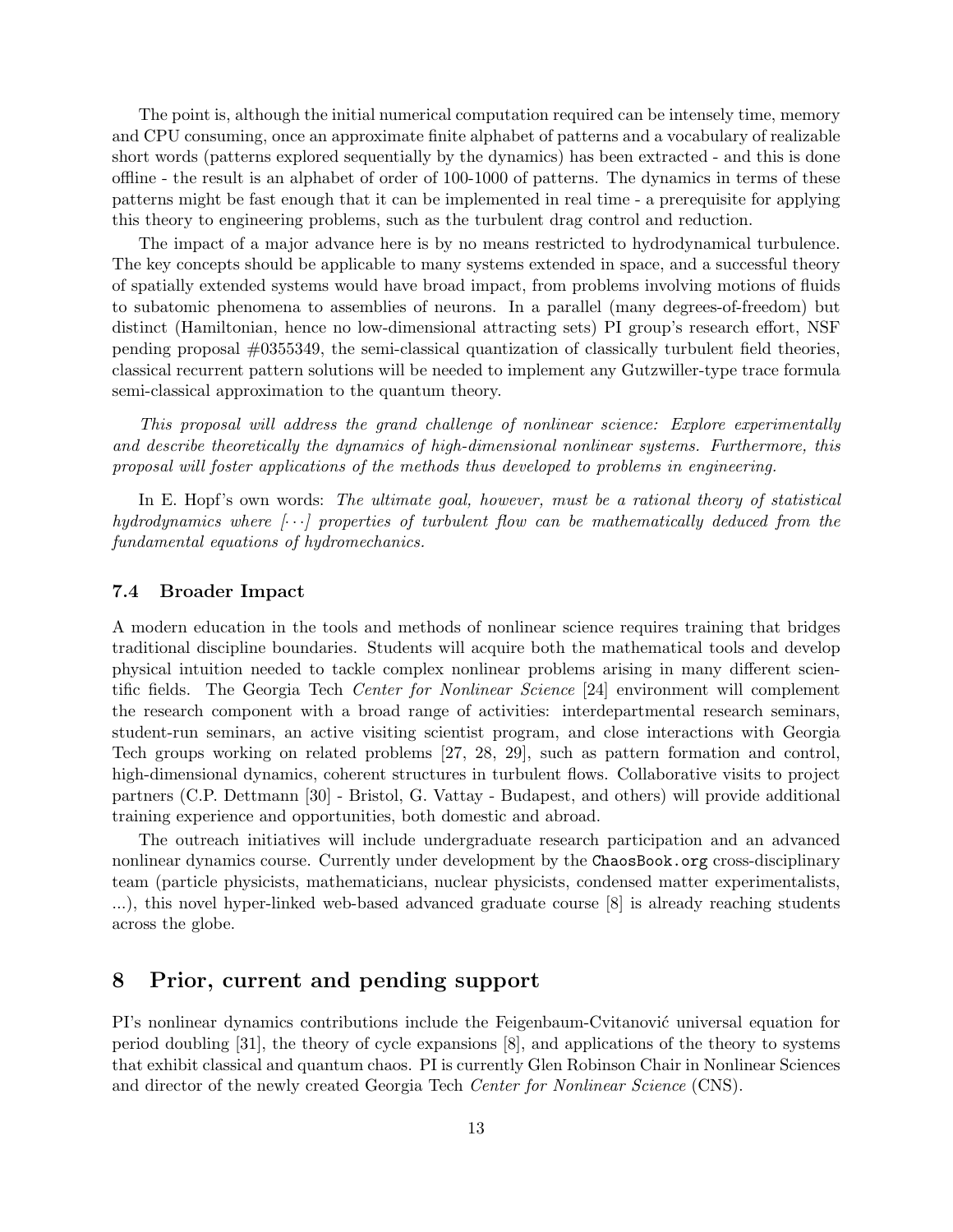Prior to moving to US, Cvitanović founded and directed in the period 1993-1998 Center for Chaos and Turbulence Studies (CATS) at the Niels Bohr Institute, Copenhagen, a cross-disciplinary effort which became one of Europe's leading centers for nonlinear science, housing and in part funding approximately 15 faculty, 8 post-docs, 45 graduate students, 15 long term visitors, 40 short term visitors, and 5 workshops/conferences in any given year. As a recent arrival to US, he has no NSF support. However, in the period 1997-2000, prior to moving to Georgia Tech, P. Cvitanović led the initiative to create a Center for Complex Systems at the Northwestern University, and was the original PI on the IGERT #9987577: Complex Systems in Science and Engineering program, awarded to Northwestern for the period 2000-2004.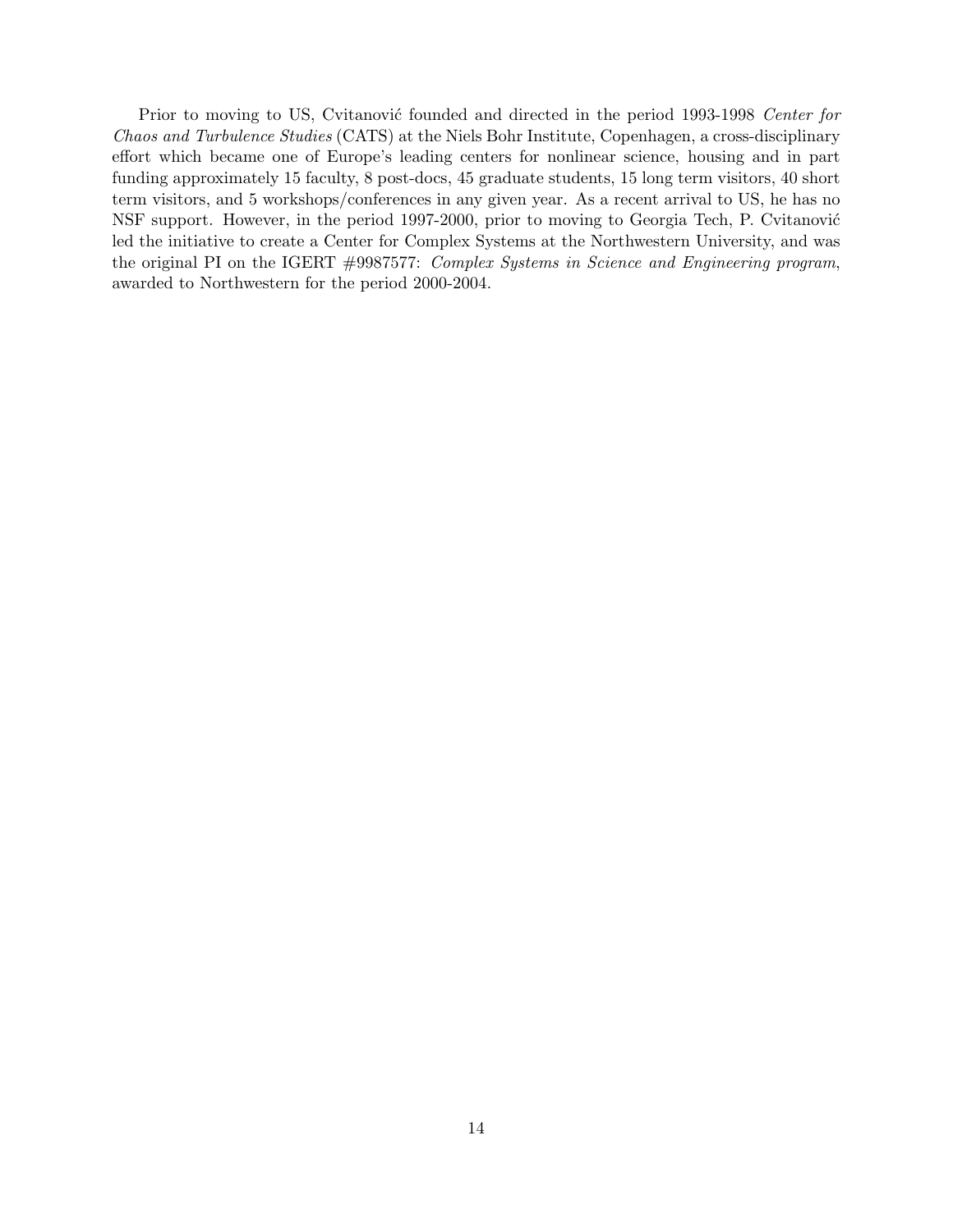## References

- [1] E. Hopf, "A mathematical example displaying features of turbulence," Commun. Appl. Math. 1, 303 (1948).
- [2] Y. Kuramoto and T. Tsuzuki, "Persistent propagation of concentration waves in dissipative media far from thermal equilibrium," Progr. Theor. Physics 55, 365 (1976); G.I. Sivashinsky, "Nonlinear analysis of hydrodynamical instability in laminar flames — I. Derivation of basic equations," Acta Astr. 4, 1177 (1977).
- [3] F. Christiansen, P. Cvitanović, and V. Putkaradze, "Spatiotemporal chaos in terms of unstable recurrent patterns," *Nonlinearity* **10**, 1 (1997); chao-dyn/9606016.
- [4] See, for ex., C. Foias, B. Nicolaenko, G. R. Sell and R. Témam, "Kuramoto-Sivashinsky equation", J. Math. Pures et Appl.  $67$ , 197 (1988).
- [5] U. Frisch, Z. Su She and O. Thual, "Viscoelastic behaviour of cellular solutions to the Kuramoto-Shivashinsky model," J. Fluid Mech. 168, 221 (1986).
- [6] L.D. Landau, "On the problem of turbulence," Akad. Nauk. Doklady 44, 339 (1944).
- [7] D. Ruelle and F. Takens, "On the nature of turbulence", Commun. Math. Phys. 20, 167 (1971).
- [8] P. Cvitanović et al., Chaos: Classical and Quantum, advanced graduate e-textbook, available online at ChaosBook.org (Niels Bohr Institute, Copenhagen 2003).
- [9] J. Yen, "Life in transition: balancing inertial and viscous forces by planktonic copepods," Biol. Bull. 198, 213 (2000).
- [10] R.O. Grigoriev and A. Handel, "Spectral Theory for the Failure of Linear Control in a Nonlinear Stochastic System," Phys. Rev. E 66, 065301 (2002).
- [11] According to E.A. Spiegel [12], who has pioneered study of turbulence in terms of unstable periodic solutions. We have not been able to identify the reference in which E. Hopf wrote this down.
- [12] D.W. Moore and E.A. Spiegel, "A thermally excited nonlinear oscillator," Astrophys. J., 143, 871 (1966); E.A. Spiegel, "Chaos: a mixed metaphor for turbulence," *Proc. Roy. Soc.* **A413**, 87 (1987).
- [13] P. Cvitanović and Y. Lan, "Turbulent fields and their recurrences", in N. Antoniou, ed., Proceed. of 10. Intern. Workshop on Multiparticle Production: Correlations and Fluctuations in *QCD* (World Scientific, Singapore 2003); nlin.CD/0308006.
- [14] Y. Lan and P. Cvitanović, "Variational method for finding periodic orbits in a general flow," Phys. Rev.  $\mathbf{E}$  (2003), to appear; nlin.CD/0308008.
- [15] L. Onsager and S. Machlup, Phys. Rev. 91, 1505, 1512 (1953).
- [16] D. Auerbach, P. Cvitanović, J.-P. Eckmann, G.H. Gunaratne and I. Procaccia, *Phys. Rev.* Lett. **58**, 2387 (1987).